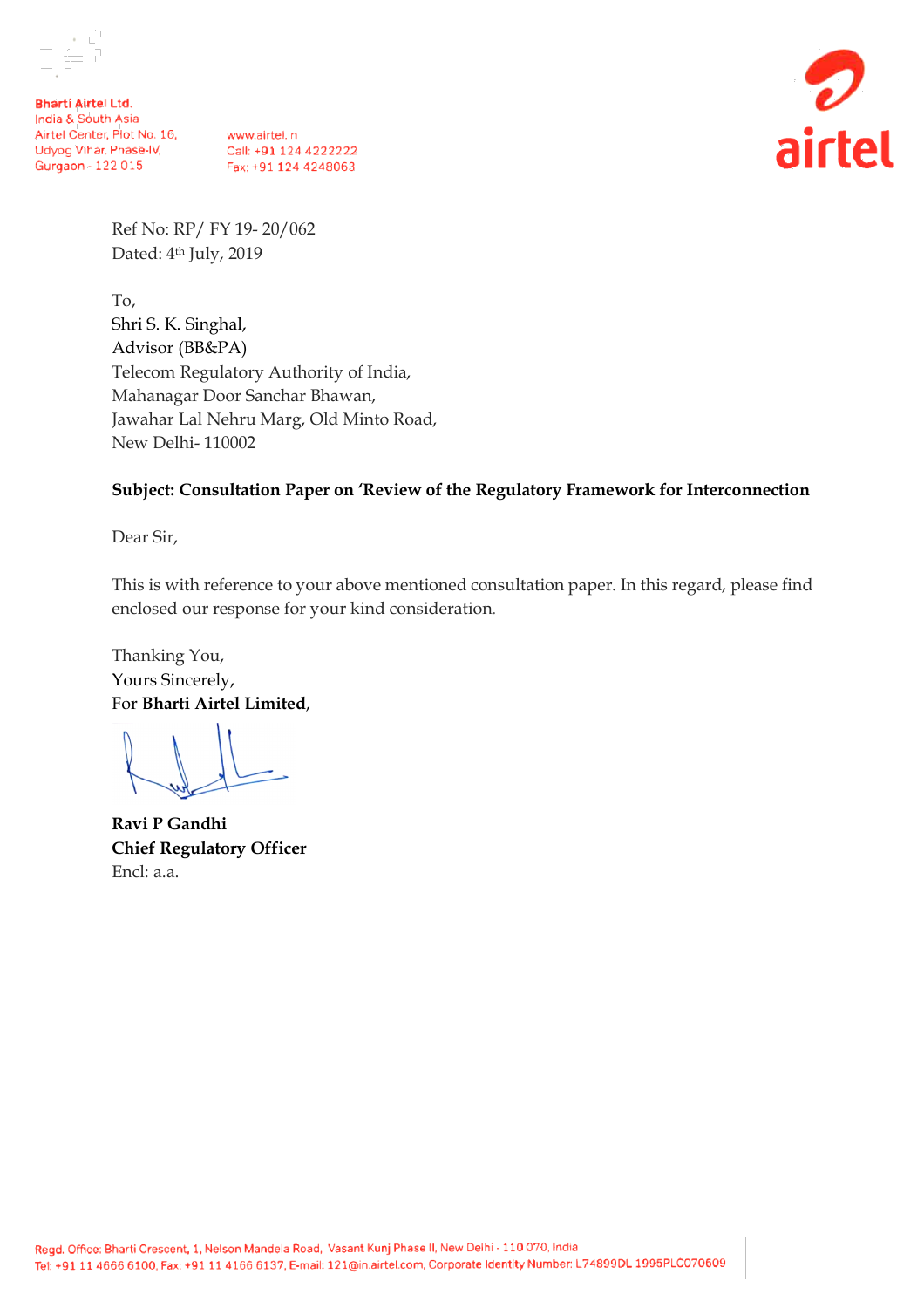## **RESPONSE TO CONSULTATION PAPER ON REVIEW OF THE REGULATORY FRAMEWORK FOR INTERCONNECTION DATED 30TH MAY, 2019**

- **Q1 Whether the flexibility be provided to interconnecting operators for interconnecting PSTN to PSTN networks at SDCC/ Level II TAX (SSA)/ Level I TAX (LSA) levels as per their mutual agreements? If no, then justify your comments with reasons justification.** 
	- **&**
- **Q2 In case of no mutual agreement between the operators, what should be the level of interconnection for interconnecting PSTN to PSTN networks be mandated in the Regulations.**

# **Bharti Airtel's Response:**

The interconnection hierarchy as captured in Tables 1, 2, 3 and 4 of Annexure -1 of the Consultation Paper is only being followed by Public Sector TSPs i.e. BSNL/MTNL for providing interconnection to Private TSPs. While multiple switches may be used for provision of services within the entire licensed service area, the interconnection among all Private TSPs (except BSNL/MTNL) for PSTN- PSTN and PSTN-PLMN is limited to a couple of locations depending on traffic and redundancy requirements.

Once an interconnection point has been decided between two Private TSPs in the licensed service area, the responsibility of carriage within their own network belongs to the respective TSPs and no further carriage charges other than IUC (as applicable) are to be paid by the originating service provider.

We, therefore, are of the view that due flexibility has been provided to the interconnecting operators for interconnecting PSTN to PSTN networks at a few locations as per mutual agreement.

However, in the absence of a mandate to have PSTN to PSTN interconnect only at a limited number of locations, say 3-4 locations in the licensed service area, BSNL/MTNL does not agree to this arrangement. This forces the private TSPs, intending to launch fixed line services in an SDCA, to seek interconnection with BSNL/ MTNL at the SDCA/ LDCC level. This is despite the fact that most of the times BSNL faces constraint in providing interconnection at SDCA/ LDCC level due to non-availability of ports or when the intra SDCA traffic is so abysmally low that it does not justify having separate point of interconnection. Not only is the connectivity for inter SDCA traffic within the LDCA is mandated at LDCC, BSNL also charges transit charge despite declaring LDCC as the point of interconnection, which itself is not justified.

To further augment our submission, we would like to submit as below: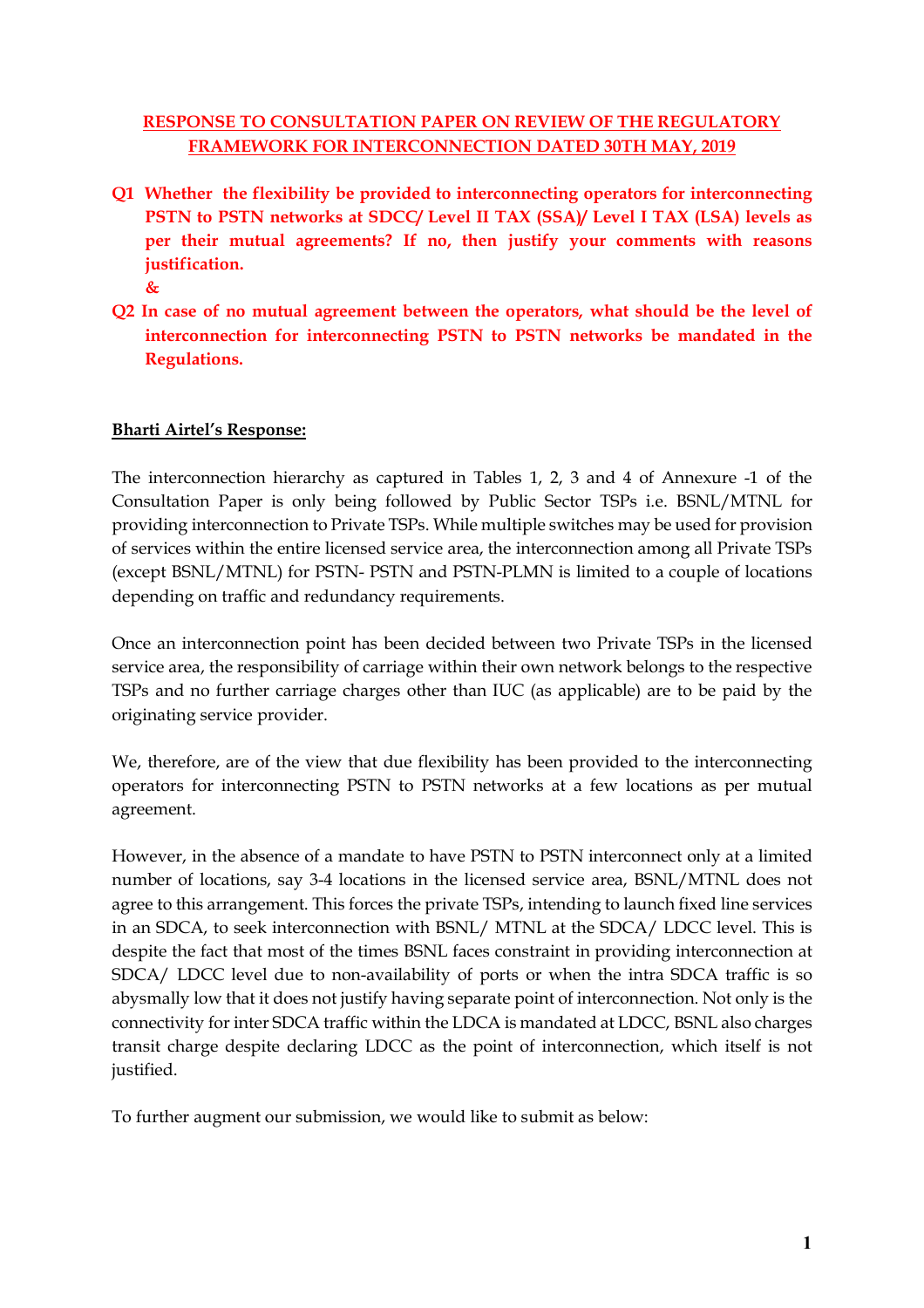- The Network architecture including the interconnection ought to be such that the services are launched with optimal requirement of PoIs.
- Simplification of interconnection regime for fixed line networks will help in the growth of fixed line broadband connections enhancing and facilitating the interests of both the service providers and consumers. Therefore, availability of effective and expeditious interconnection will play an important role in the growth of the fixed line telecommunication services' sector.
- Presently, the complex requirement of having interconnection at SDCA level has resulted in the decline of wire-line customers. Such requirement acts as a deterrent for launching of fixed line services in towns where requiring SDCA level interconnections with BSNL/MTNL are mandatory.
- It is worthwhile to mention that as of March 2019, the fixed line subscriber base at 22 mn was just 1.8% of the total subscriber base. This means that a large number of PoIs established by any fixed line operator will handle an insignificant percentage of the total telephony traffic thereby leading to an inefficient utilization of resources.
- A highly decentralized interconnection model based on mandatory SDCA Level Interconnection is not in the best interest of service providers as it leads to increased cost of operations resulting in increased price for the end customer.
- The present requirement of establishment of PoIs at SDCA Level requires a high maintenance of the PoI infrastructure and due to the large number of PoIs, these POIs are generally prone to become faulty, out of service, etc. for various reasons such as supply failure, cable/fiber cut, utility issue or E1 port Issue, etc.
- Further, with the advent of IP networks, the TDM based circuit switched networks are being replaced with IP based packet switched core networks. In case of IP based packet switched core networks, a single soft switch along with the required number of Access/Line Media Gateway (LMG) and Trunk Media Gateway (TMG) can replace large number of standalone TDM based switches. In fact, one soft switch may be sufficient to cater to the requirement of one or more than one LSAs. As a large number of LMGs and TMGs can be parented to a single Soft Switch, the requirement of a large number of standalone TDM switches can be done away with. In view of this, it is worthwhile to simplify the present interconnection framework for fixed line networks.
- The complex nature of present structure of PSTN-PSTN point of interconnection at SDCA Level is not required keeping in view the existing tariffs because the boundaries defining these tariffs in the earlier regime have been eliminated. The days are gone when one SDCC to another SDCC calls were treated and charged as long-distance calls. Earlier, there were other regulatory challenges in expanding the scope of fixed line telecom services like Access Deficit Charges (ADC) and distance-based carriage charges etc. Such hurdles have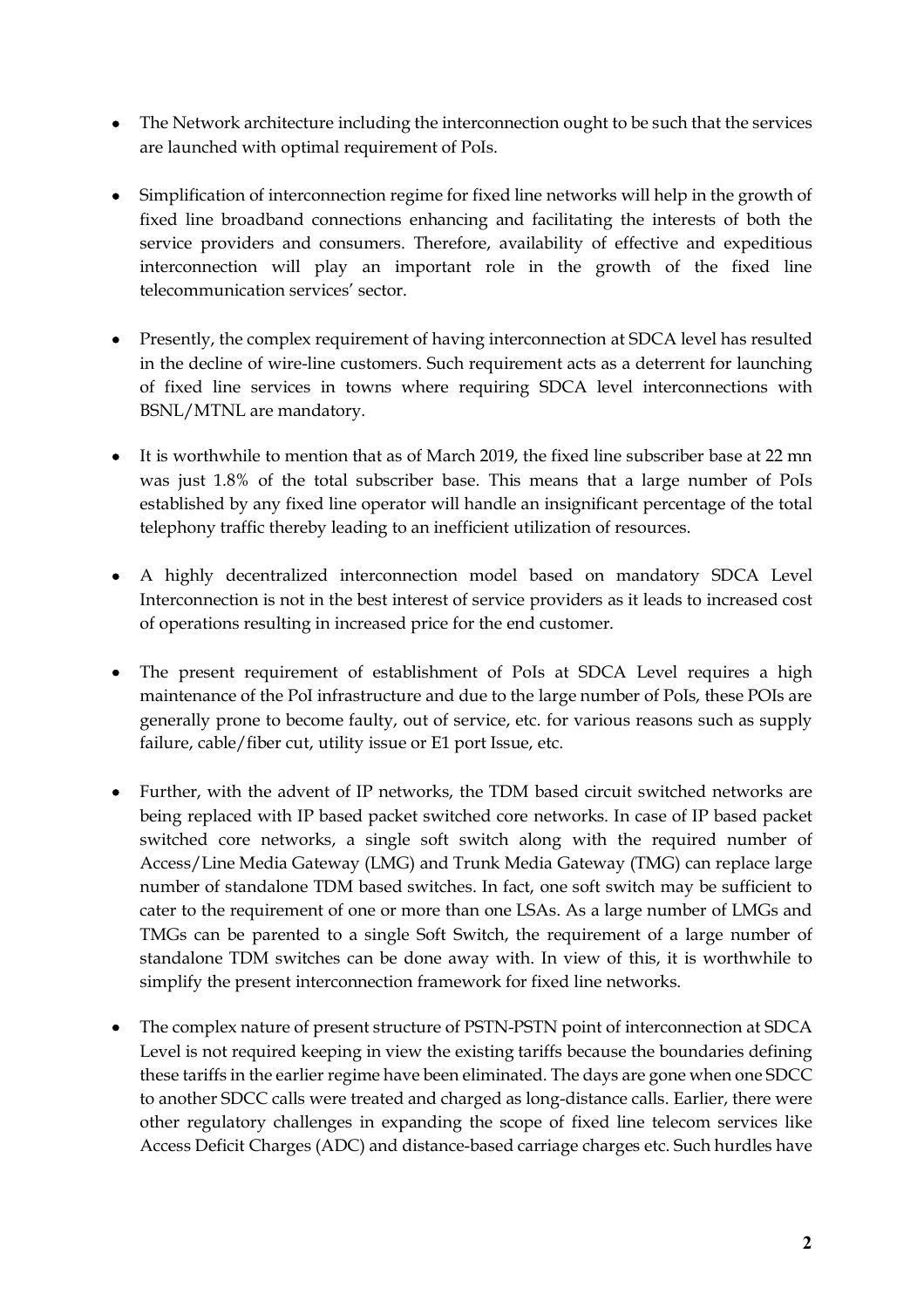already been removed by the Authority in the present day. Today, similar to mobile tariffs, the tariffs for wireline are also same for an entire circle (treated as local call).

• BSNL itself has migrated its TDM based switches to IP based packet switched core network and hence mandating interconnection at SDCA/ LDCC level is more of a compulsion to the private TSPs rather than achieving any other benefit from such an arrangement. Even otherwise, for efficient utilization of resources, there should not be more than 3-4 points of interconnection in the licensed service area considering traffic and redundancy requirements. The connectivity at few locations, preferably 3-4, in the licensed service area is adequate for establishment of all type of calls and is enough to take care of PSTN-PSTN traffic (being relatively limited as compared to Wireless services' traffic).

For the aforesaid reasons, there is an urgent need to do away with any multi-layered or complex levels of handover of traffic as the RIO guidelines designed in 2002 were largely structured to accommodate the hierarchical technical network of BSNL/MTNL.

Now, with the paradigm shift in technology and abysmally low percentage of fixed line traffic, it is essential that the point of interconnection for PSTN-PSTN with BSNL/ MTNL be mandated/ limited to a finite number in a licensed service area. BSNL/ MTNL may be asked to declare their point of interconnection for PSTN-PSTN traffic and further carriage in their network should be their responsibility. Also, there should be no further carriage charges associated with the same as in case of PSTN-PSTN connectivity between private TSPs.

In view of above, it is recommended that TRAI should consider mandating point of interconnection for PSTN-PSTN traffic at maximum 3-4 locations in a licensed service area.

### **Q3. Any other issue you would like to bring to the attention of the Authority.**

### **Bharti Airtel's Response:**

### **1. NLD-PSTN & PLMN-PSTN Interconnection**

While the Authority has only raised the issue with regards PSTN-PSTN traffic, it is worthwhile to mention that the arguments as mentioned in response to Q1 and Q2 also holds true for NLD-PSTN and PTMN-PSTN traffic. The Authority should do away with the archaic requirements like interconnecting at SDCA/ Level II Tax Levels for the aforesaid traffic and consider mandating a maximum of 3-4 locations in a licensed service area. Further, there should not be any transit / carriage charge payable by the TSPs in this regard.

It is recommended that the fixed line operator declare their point of interconnection within the circle and the NLD/ PLMN service provider should terminate the traffic at these designated locations. Further carriage into their network shall be the responsibility